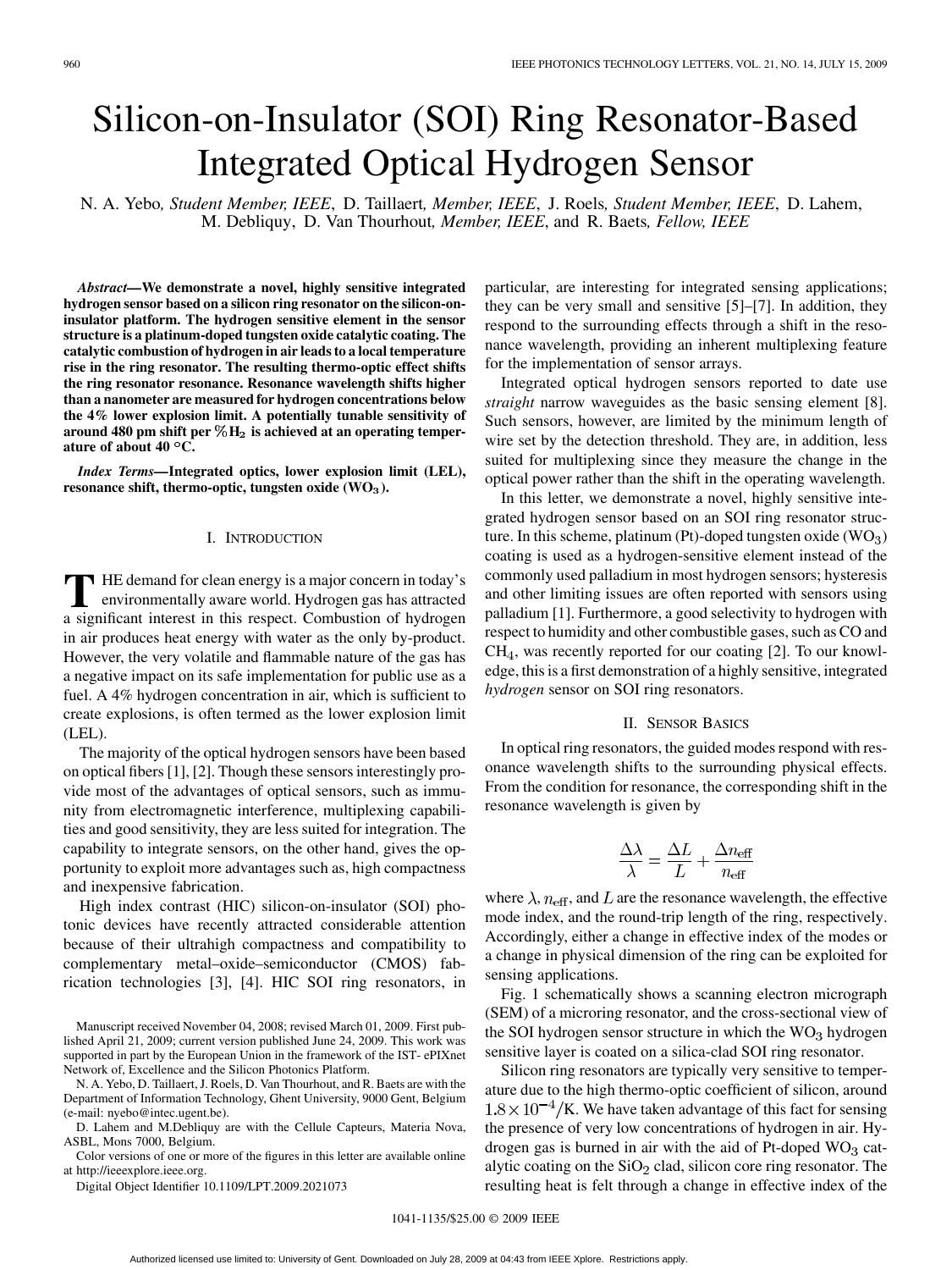

Fig. 1. (a) SEM picture of an air-clad microring resonator with  $5-\mu$ m bend radius. (b) Cross-sectional view of the SOI ring resonator-based hydrogen sensor.

guided mode leading to a shift in the resonance wavelength. The top  $SiO<sub>2</sub>$  clad is used to avoid excess optical losses by preventing the direct interaction between the waveguide mode and the sensitive coating.

The chemical reaction involved at the top hydrogen sensitive  $WO<sub>3</sub> layer is simply given by [2]$ 

$$
2H_2 + O_2 \leftrightarrow 2H_2O + Heat.
$$

Heat transfer simulations in COMSOL multiphysics accompanied by optical simulations in FIMMWAVE have been done to predict the resulting effective index change for a given temperature rise on the top of the structure. An 80-pm/K resonance shift is estimated based on these simulations. This value is very close to the experimental result reported in an earlier work [3]. The simulations are run for a structure with 720-nm-thick top  $SiO<sub>2</sub>$  clad and 220-nm-thick silicon core.

### III. FABRICATION

The microring resonator structures are formed by patterning and etching a 220-nm-thick Si top layer on an SOI wafer using 193-nm deep ultraviolet optical lithography in a standard CMOS fabrication process [3], [4]. The waveguide structures are made to have the lateral cross section of 450 nm to achieve a single transverse-electric (TE)-mode operation. The buried  $SiO<sub>2</sub>$  layer has a thickness of 2  $\mu$ m. Grating couplers, which selectively couple TE modes from an optical fiber, are fabricated at the in-coupling and out-coupling sides of the bus waveguides. The use of grating couplers allows wafer/chip-scale testing of integrated optical circuits without cleaving or using external optics for coupling [5]. Also a relatively high alignment tolerance is achieved with these couplers.

The  $WO<sub>3</sub>$  hydrogen sensitive material is prepared using the sol-gel method, and a layer of a few microns is dip coated on the top  $SiO<sub>2</sub>$  cladding [2].

The ring resonators are designed to operate in the telecommunication wavelength range around 1550 nm. The fabricated race-track ring resonators have a  $5-\mu m$  radius with a free spectral range of about 20 nm. The measured  $Q$ -factor is over 25 000. Such a high  $Q$ -factor allows resolving very small resonance shifts down to 60 pm; hence, higher sensitivity is promised.

### IV. EXPERIMENTS

The sensor structure is placed inside a gas chamber which is sealed with a glass window. Input light from a Tunics Plus



Fig. 2. Experimental setup.

tunable laser is vertically coupled through the glass window to the ring resonator. Coupling to the sensor structure from an optical fiber is achieved with a grating coupler [5]. The output light from the structure is collected by a XenIcs (Xeva-511) infrared (IR) camera via the output grating coupler. Measurement with an IR camera avoids the need for alignment to an output fiber through the glass window. It can also be used to read from several sensors on the same chip at a time.

The air and hydrogen gas flow into the chamber is controlled with two flow controllers. The exhaust valve on the other side of the chamber ensures continuous gas flow. The experimental setup is depicted in Fig. 2.

An air flow of constant rate of choice is maintained in the gas chamber containing the sample. Due to the fact that exothermic reactions are inherently dependent on the surrounding temperature and humidity, constant heating of the catalyst is required to facilitate the combustion of hydrogen in air.

Before the introduction of the hydrogen gas, the sample is heated by shining light from ordinary halogen lamp through the glass window. The resulting steady state sample temperature is estimated from the corresponding shift in the resonance wavelength of the ring. About 20  $\mathrm{^{\circ}C}$  rise above the room temperature is achieved from such heating. Finally, a hydrogen gas of a given concentration is introduced into the chamber and the resulting resonance shift is measured. Fig. 3 shows a measurement taken at different concentrations of hydrogen with an air flow kept at 1.3 L/min and an approximate sample temperature of 40  $^{\circ}$ C

With such a configuration, significantly high sensitivity and stable sensor operation is achieved for hydrogen concentrations below the LEL. A fairly linear resonance shift of around 480 pm per  $\%$ H<sub>2</sub> within an accuracy of  $\pm 60$  pm is achieved. More noticeably, a 1.2-nm resonance shift is measured for 3% hydrogen in air. A detection threshold of  $0.7\%$  H<sub>2</sub> is estimated from the sensitivity curve in Fig.  $3(b)$  and the  $Q$  factor of the ring resonator.

Noting the enhancement of the catalytic activity of the coating with temperature, one can expect to lower the detection threshold by operating at relatively higher sample temperatures [9].The detailed sensitivity enhancement with temperature is, however, further to be investigated experimentally. Heating with the halogen lamp has also demonstrated the opportunity for optical means of maintaining constant sample temperature. Integrated gratings which continuously leak light to the sensi-